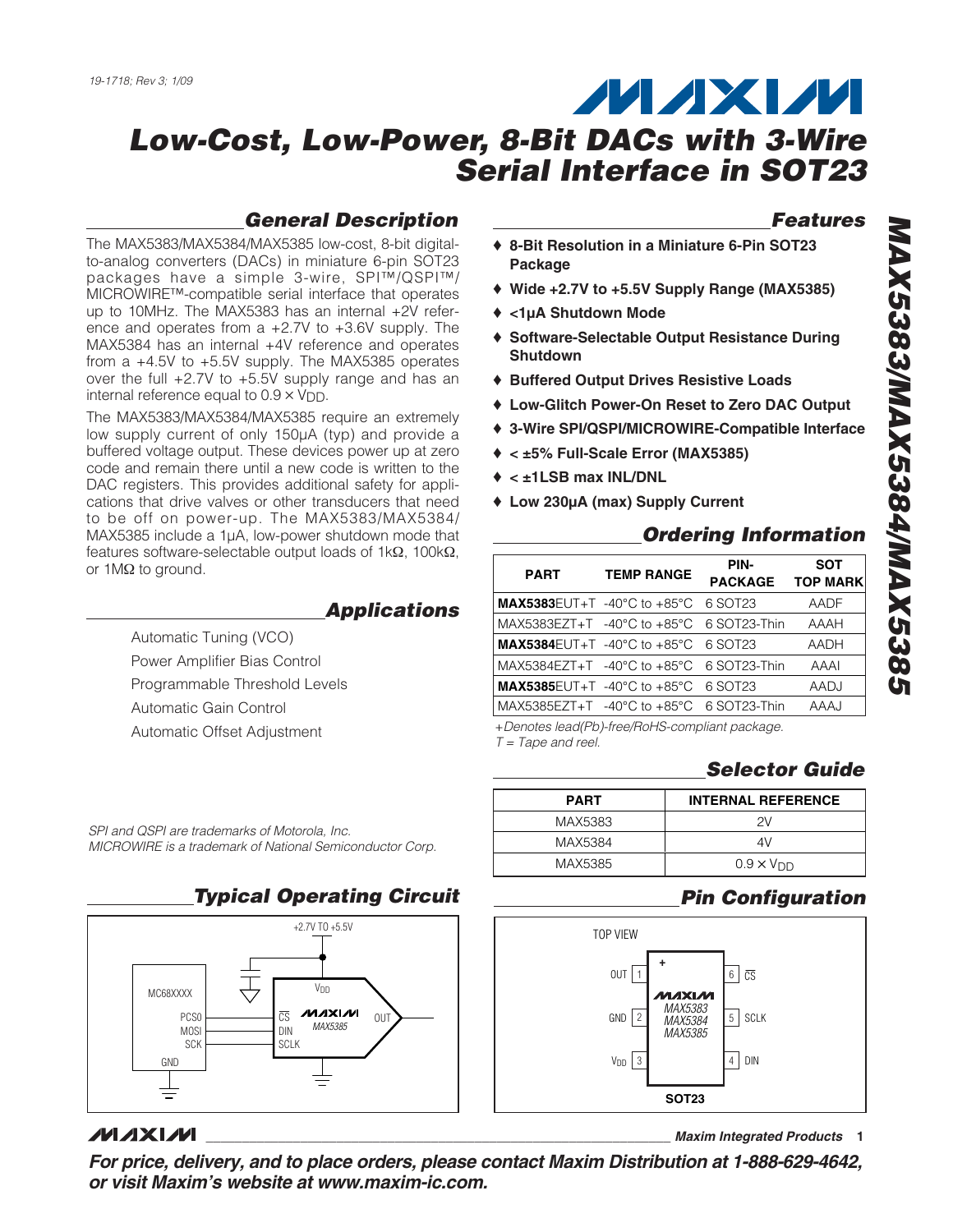### **ABSOLUTE MAXIMUM RATINGS**

|                                                                                                                                                                                                                                                                    | Op <sub>t</sub> |
|--------------------------------------------------------------------------------------------------------------------------------------------------------------------------------------------------------------------------------------------------------------------|-----------------|
|                                                                                                                                                                                                                                                                    | Sto             |
|                                                                                                                                                                                                                                                                    | Max             |
|                                                                                                                                                                                                                                                                    | Lea             |
| Continuous Power Dissipation $(T_A = +70^{\circ}C)$<br>6-Pin SOT23 (derate 8.7mW/°C above +70°C)696mW                                                                                                                                                              |                 |
| Stresses beyond those listed under "Absolute Maximum Ratings" may cause permane<br>operation of the device at these or any other conditions beyond those indicated in the<br>absolute maximum rating conditions for extended periods may affect device reliability |                 |

| Operating Temperature Range 40°C to +85°C |  |
|-------------------------------------------|--|
| Storage Temperature Range -65°C to +150°C |  |
|                                           |  |
| Lead Temperature (soldering, 10s)+300°C   |  |

Stresses beyond those listed under "Absolute Maximum Ratings" may cause permanent damage to the device. These are stress ratings only, and functional operation of the device at these or any other conditions beyond those indicated in the operational sections of the specifications is not implied. Exposure to absolute maximum rating conditions for extended periods may affe

### **ELECTRICAL CHARACTERISTICS**

(V<sub>DD</sub> = +2.7V to +3.6V (MAX5383), V<sub>DD</sub> = +4.5V to +5.5V (MAX5384), V<sub>DD</sub> = +2.7V to +5.5V (MAX5385), R<sub>L</sub> = 10kΩ, C<sub>L</sub> = 50pF,  $T_A$  = T<sub>MIN</sub> to T<sub>MAX</sub>, unless otherwise noted. Typical values are T<sub>A</sub> = +25°C.)

| <b>PARAMETER</b>                     | <b>SYMBOL</b> |                                                 | <b>CONDITIONS</b>                                  | <b>MIN</b>                       | <b>TYP</b>                      | <b>MAX</b>                             | <b>UNITS</b> |  |
|--------------------------------------|---------------|-------------------------------------------------|----------------------------------------------------|----------------------------------|---------------------------------|----------------------------------------|--------------|--|
| <b>STATIC ACCURACY</b>               |               |                                                 |                                                    |                                  |                                 |                                        |              |  |
| Resolution                           |               |                                                 |                                                    | 8                                |                                 |                                        | <b>Bits</b>  |  |
| <b>Integral Linearity Error</b>      | <b>INL</b>    | (Note 1)                                        |                                                    |                                  |                                 | ±1                                     | <b>LSB</b>   |  |
| <b>Differential Linearity Error</b>  | <b>DNL</b>    | Guaranteed monotonic                            |                                                    |                                  |                                 | ±1                                     | <b>LSB</b>   |  |
| <b>Offset Error</b>                  | $V_{OS}$      | (Note 2)                                        |                                                    |                                  | ±1                              | ±25                                    | mV           |  |
| Offset Error Supply Rejection        |               | MAX5385 (Notes 2, 3)                            |                                                    |                                  |                                 | 60                                     | dB           |  |
| Offset Error Temperature             |               | MAX5383/MAX5384                                 |                                                    |                                  | 3                               |                                        |              |  |
| Coefficient                          |               | MAX5385                                         |                                                    |                                  | 1                               |                                        | ppm/°C       |  |
|                                      |               |                                                 | MAX5383/MAX5384                                    |                                  |                                 | 10                                     | $%$ of       |  |
| Full-Scale Error                     |               | $Code = 255$ , no load                          | MAX5385                                            |                                  |                                 | 5                                      | ideal FS     |  |
| Full-Scale Error Supply<br>Rejection |               | $Code = 255 (Note 4)$                           | MAX5383/MAX5384                                    |                                  |                                 | 50                                     | dB           |  |
| Full-Scale Error Temperature         |               |                                                 | MAX5383/MAX5384                                    |                                  | ±40                             |                                        | ppm/°C       |  |
| Coefficient                          |               | $Code = 255$                                    | MAX5385                                            |                                  | ±10                             |                                        |              |  |
| <b>DAC OUTPUT</b>                    |               |                                                 |                                                    |                                  |                                 |                                        |              |  |
|                                      |               | MAX5383                                         |                                                    | 1.8                              | $\overline{c}$                  | 2.2                                    |              |  |
| Internal Reference Voltage           | <b>REF</b>    | MAX5384                                         |                                                    | 3.6                              | 4                               | 4.4                                    | $\vee$       |  |
| (Note 5)                             |               | MAX5385                                         |                                                    | $0.85 \times$<br>V <sub>DD</sub> | $0.9 \times$<br>V <sub>DD</sub> | $0.95 \times$<br><b>V<sub>DD</sub></b> |              |  |
|                                      |               | Code = $255$ , $0\mu$ A to $100\mu$ A           |                                                    |                                  | 0.5                             |                                        |              |  |
| Output Load Regulation               |               | Code = $0$ , $0\mu A$ to $100\mu A$             |                                                    |                                  | 0.5                             |                                        | <b>LSB</b>   |  |
|                                      |               |                                                 | $[D13, D12] = 0, 1$                                |                                  | 1k                              |                                        |              |  |
| Shutdown Output Resistance<br>to GND |               | $V_{OUT} = 0$ to $V_{DD}$                       | $[D13, D12] = 1, 0$                                |                                  | 100k                            |                                        | $\Omega$     |  |
|                                      |               |                                                 | $[D13, D12] = 1, 1$                                |                                  | 1M                              |                                        |              |  |
| <b>DYNAMIC PERFORMANCE</b>           |               |                                                 |                                                    |                                  |                                 |                                        |              |  |
| Voltage Output Slew Rate             |               | Positive and negative                           |                                                    |                                  | 0.4                             |                                        | $V/\mu s$    |  |
| Output Settling Time                 |               |                                                 | To $1/2$ LSB, $50k\Omega$ and $50pF$ load (Note 6) |                                  | 20                              |                                        | $\mu$ s      |  |
| Digital Feedthrough                  |               | Code = 0, all digital inputs from 0 to $V_{DD}$ |                                                    |                                  | $\overline{c}$                  |                                        | nVs          |  |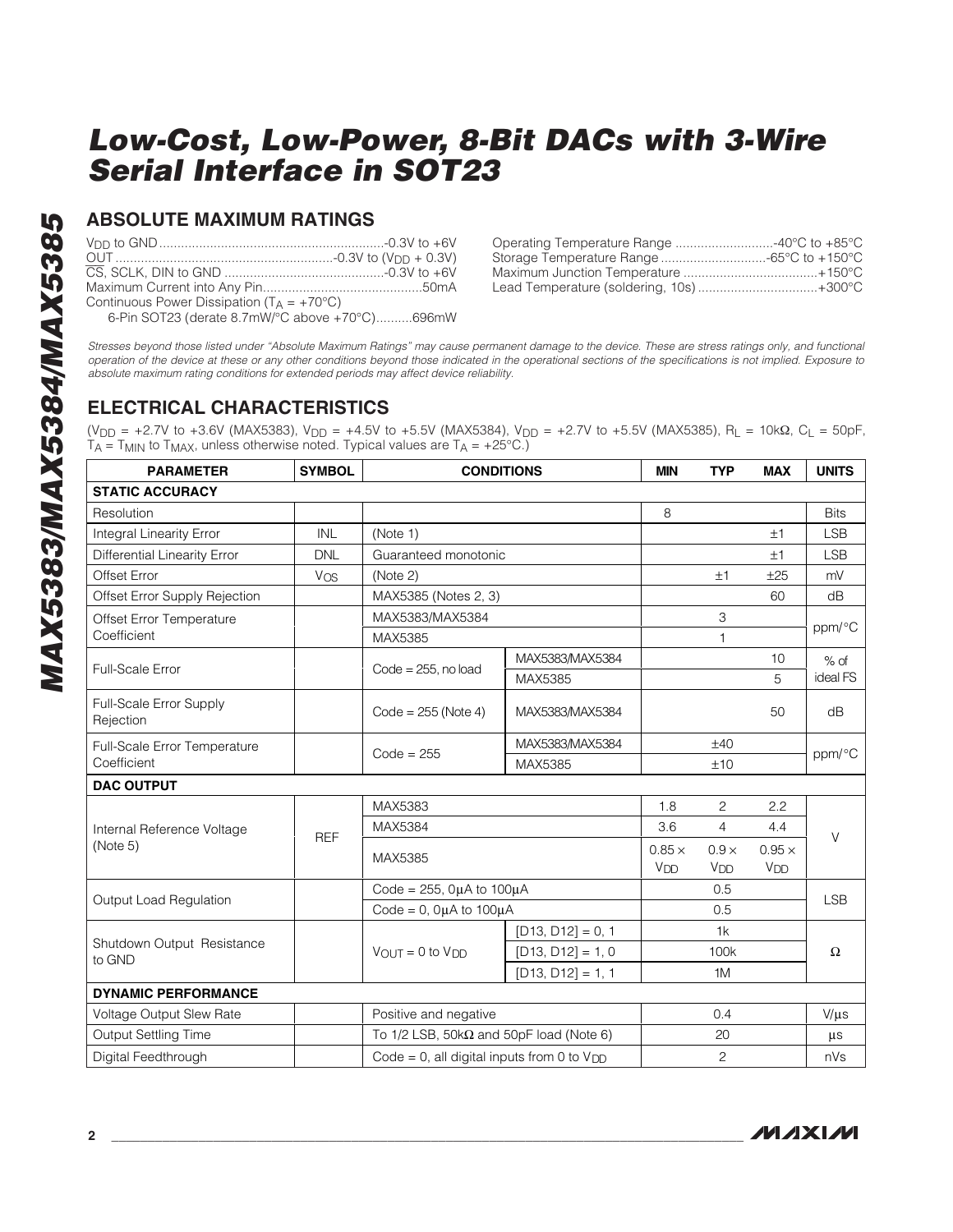# **ELECTRICAL CHARACTERISTICS (continued)**

(V<sub>DD</sub> = +2.7V to +3.6V (MAX5383), V<sub>DD</sub> = +4.5V to +5.5V (MAX5384), V<sub>DD</sub> = +2.7V to +5.5V (MAX5385), R<sub>L</sub> = 10kΩ, C<sub>L</sub> = 50pF,  $T_A$  = T<sub>MIN</sub> to T<sub>MAX</sub>, unless otherwise noted. Typical values are T<sub>A</sub> = +25°C.)

| <b>PARAMETER</b>              | <b>SYMBOL</b>     | <b>CONDITIONS</b>                                                     | <b>MIN</b>                      | <b>TYP</b>                       | <b>MAX</b>                            | <b>UNITS</b> |
|-------------------------------|-------------------|-----------------------------------------------------------------------|---------------------------------|----------------------------------|---------------------------------------|--------------|
| Digital-Analog Glitch Impulse |                   | Code 127 to 128                                                       |                                 | 40                               |                                       | nVs          |
| Wake-Up Time                  |                   | From software shutdown                                                |                                 | 50                               |                                       | $\mu$ s      |
| <b>POWER REQUIREMENTS</b>     |                   |                                                                       |                                 |                                  |                                       |              |
|                               |                   | MAX5383                                                               | 2.7                             |                                  | 3.6                                   |              |
| Supply Voltage                | V <sub>DD</sub>   | MAX5384                                                               | 4.5                             |                                  | 5.5                                   | $\vee$       |
|                               |                   | MAX5385                                                               | 2.7                             |                                  | 5.5                                   |              |
| <b>Supply Current</b>         | <b>I</b> DD       | No load, all digital inputs at 0 or V <sub>DD</sub> ,<br>$code = 255$ |                                 | 150                              | 230                                   | μA           |
|                               |                   | Shutdown mode                                                         |                                 |                                  | $\mathbf{1}$                          |              |
| <b>DIGITAL INPUTS</b>         |                   |                                                                       |                                 |                                  |                                       |              |
| Input Low Voltage             | $V_{\parallel L}$ |                                                                       |                                 |                                  | $0.3 \times$<br><b>V<sub>DD</sub></b> | $\vee$       |
| Input High Voltage            | V <sub>IH</sub>   |                                                                       | $0.7 \times$<br>V <sub>DD</sub> |                                  |                                       | V            |
| Input Hysteresis              | VH                |                                                                       |                                 | $0.05 \times$<br>V <sub>DD</sub> |                                       | $\vee$       |
| Input Capacitance             | $C_{\text{IN}}$   | (Note 7)                                                              |                                 | 10                               |                                       | pF           |
| Input Leakage Current         | <sup>I</sup> IN   |                                                                       |                                 |                                  | ±1                                    | μA           |

# **TIMING CHARACTERISTICS**

(Figures 3 and 4,  $V_{DD} = +2.7V$  to +3.6V (MAX5383),  $V_{DD} = +4.5V$  to +5.5V (MAX5384),  $V_{DD} = +2.7V$  to +5.5V (MAX5385),  $R_L = 10k\Omega$ , C<sub>L</sub> = 50pF, T<sub>A</sub> = T<sub>MIN</sub> to T<sub>MAX</sub>, unless otherwise noted. Typical values are T<sub>A</sub> = +25°C.) (Note 7)

| <b>PARAMETER</b>                   | <b>SYMBOL</b>    | <b>CONDITIONS</b> | <b>MIN</b> | <b>TYP</b> | <b>MAX</b> | <b>UNITS</b> |
|------------------------------------|------------------|-------------------|------------|------------|------------|--------------|
| <b>SCLK Period</b>                 | tcp              |                   | 100        |            |            | ns           |
| <b>SCLK Pulse Width High</b>       | tch              |                   | 40         |            |            | ns           |
| <b>SCLK Pulse Width Low</b>        | tcL              |                   | 40         |            |            | ns           |
| CS Fall to SCLK Rise Setup<br>Time | tcss             |                   | 40         |            |            | ns           |
| SCLK Rise to CS Rise Hold<br>Time  | tcs <sub>H</sub> |                   | $\Omega$   |            |            | ns           |
| <b>DIN Setup Time</b>              | tps              |                   | 40         |            |            | ns           |
| DIN Hold Time                      | t <sub>DH</sub>  |                   | $\Omega$   |            |            | ns           |
| SCLK Rise to CS Fall Delay         | tcso             |                   | 10         |            |            | ns           |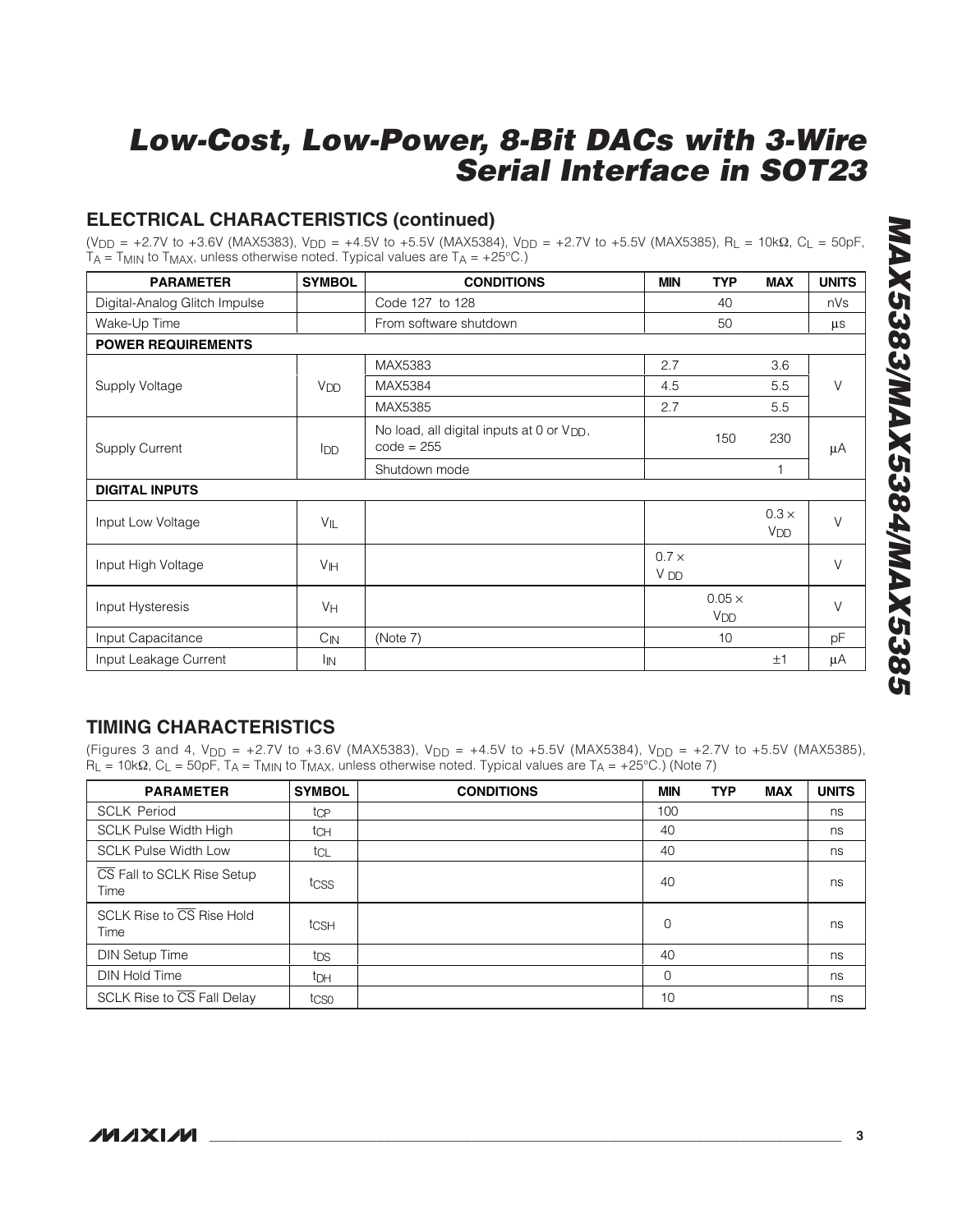# **TIMING CHARACTERISTICS (continued)**

(Figures 3 and 4, V<sub>DD</sub> = +2.7V to +3.6V (MAX5383), V<sub>DD</sub> = +4.5V to +5.5V (MAX5384), V<sub>DD</sub> = +2.7V to +5.5V (MAX5385),  $R_L$  = 10kΩ, C<sub>L</sub> = 50pF, T<sub>A</sub> = T<sub>MIN</sub> to T<sub>MAX</sub>, unless otherwise noted. Typical values are T<sub>A</sub> = +25°C.) (Note 7)

| <b>PARAMETER</b>          | <b>SYMBOL</b> | <b>CONDITIONS</b> | MIN | <b>TYP</b> | <b>MAX</b> | UNITS |
|---------------------------|---------------|-------------------|-----|------------|------------|-------|
| CS Rise to SCLK Rise Hold | tcs1          |                   | 40  |            |            | ns    |
| CS Pulse Width High       | tcsw          |                   | 100 |            |            | ns    |

**Note 1:** Guaranteed from code 5 to code 255.

**Note 2:** The offset value extrapolated from the range over which the INL is guaranteed.

**Note 3: MAX5385 tested at 5V ±10%.** 

**Note 4:** MAX5383 tested at 3V ±10%; MAX5384 tested at 5V ±10%.

**Note 5:** Actual output voltages at full-scale are 255/256 × V<sub>REF</sub>.

**Note 6:** Output settling time is measured by stepping from code 5 to code 255, and from code 255 to code 5.

**Note 7:** Guaranteed by design.



**Typical Operating Characteristics**

 $(V_{DD} = +3.0V (MAX5383), V_{DD} = +5.0V (MAX5384/MAX5385), T_A = +25°C$ , unless otherwise noted.)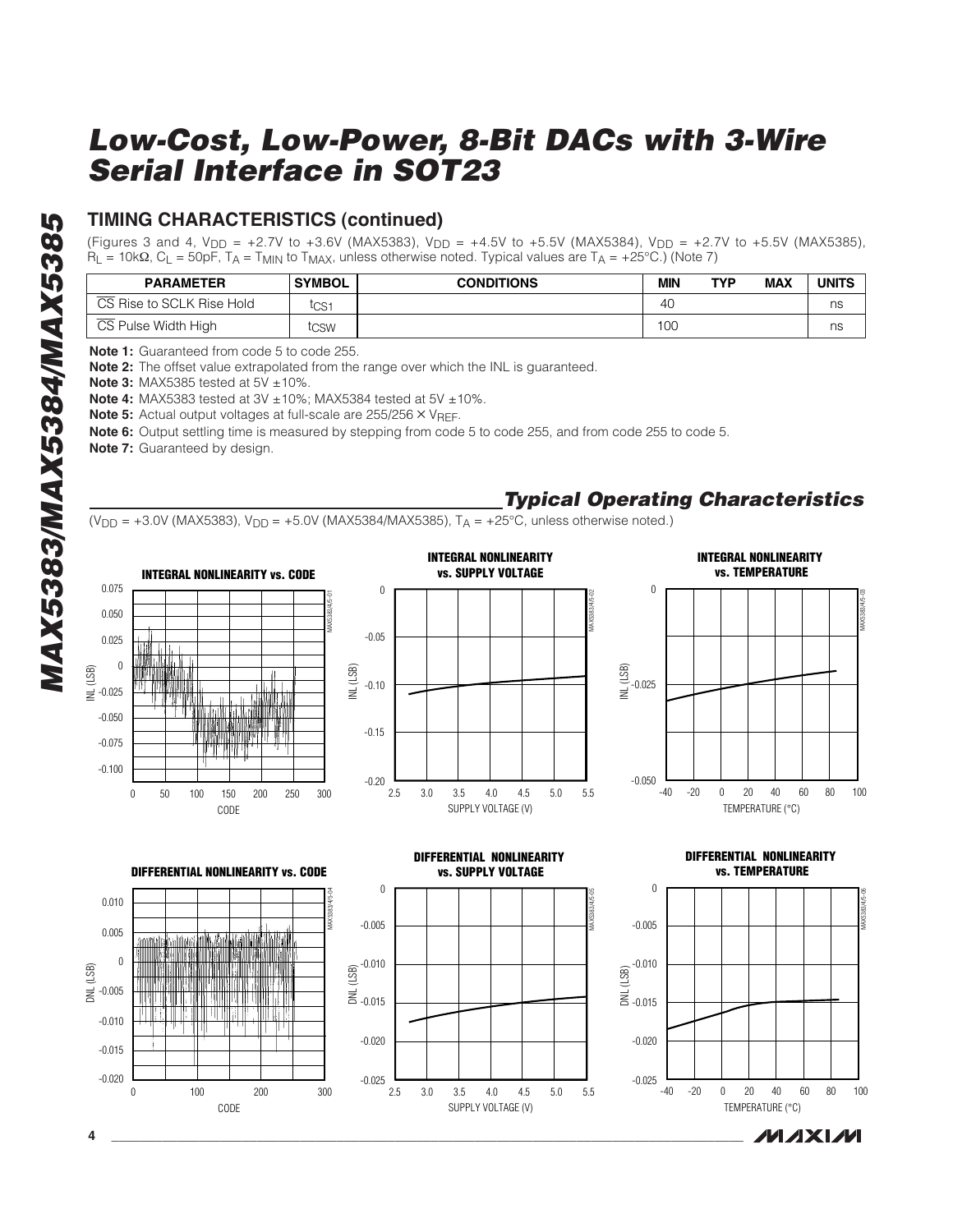# **Typical Operating Characteristics (continued)**

 $(V_{DD} = +3.0V$  (MAX5383),  $V_{DD} = +5.0V$  (MAX5384/MAX5385), T<sub>A</sub> =  $+25^{\circ}$ C, unless otherwise noted.)



150

145

SUPPLY CURRENT (µA)

SUPPLY CURRENT (µA)

140

135

130

-40 20 -20 0 40 60 80 100

MAX5385

MAX5383

TEMPERATURE ( °C)

140 120 100

SUPPLY CURRENT (µA)

SUPPLY CURRENT (uA)

60 80

20 40

 $\boldsymbol{0}$ 

2.5 4.0 3.0 3.5 4.5 5.0 5.5

MAX5385

SUPPLY VOLTAGE (V)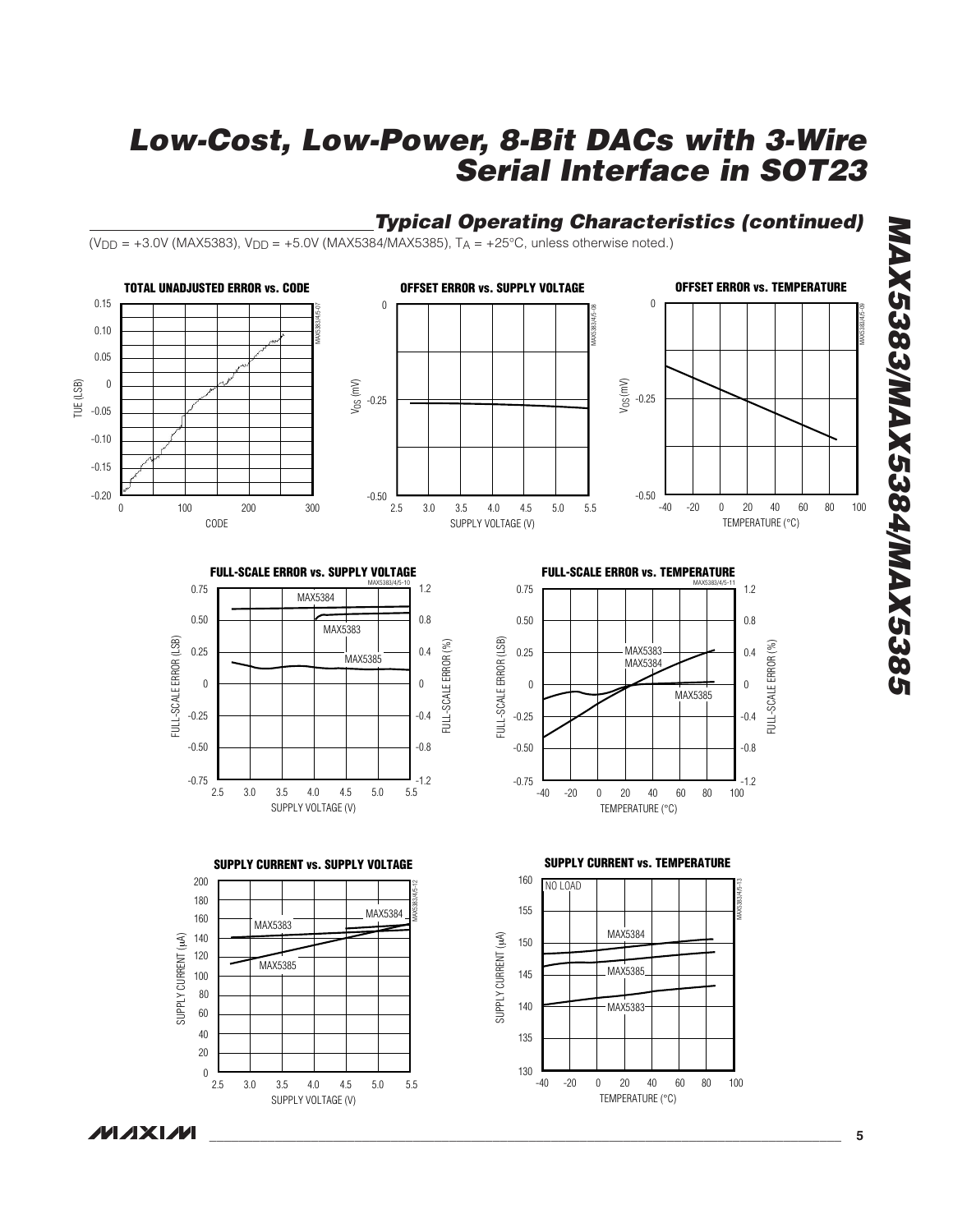

**6 \_\_\_\_\_\_\_\_\_\_\_\_\_\_\_\_\_\_\_\_\_\_\_\_\_\_\_\_\_\_\_\_\_\_\_\_\_\_\_\_\_\_\_\_\_\_\_\_\_\_\_\_\_\_\_\_\_\_\_\_\_\_\_\_\_\_\_\_\_\_\_\_\_\_\_\_\_\_\_\_\_\_\_\_\_\_\_**

**MAXM**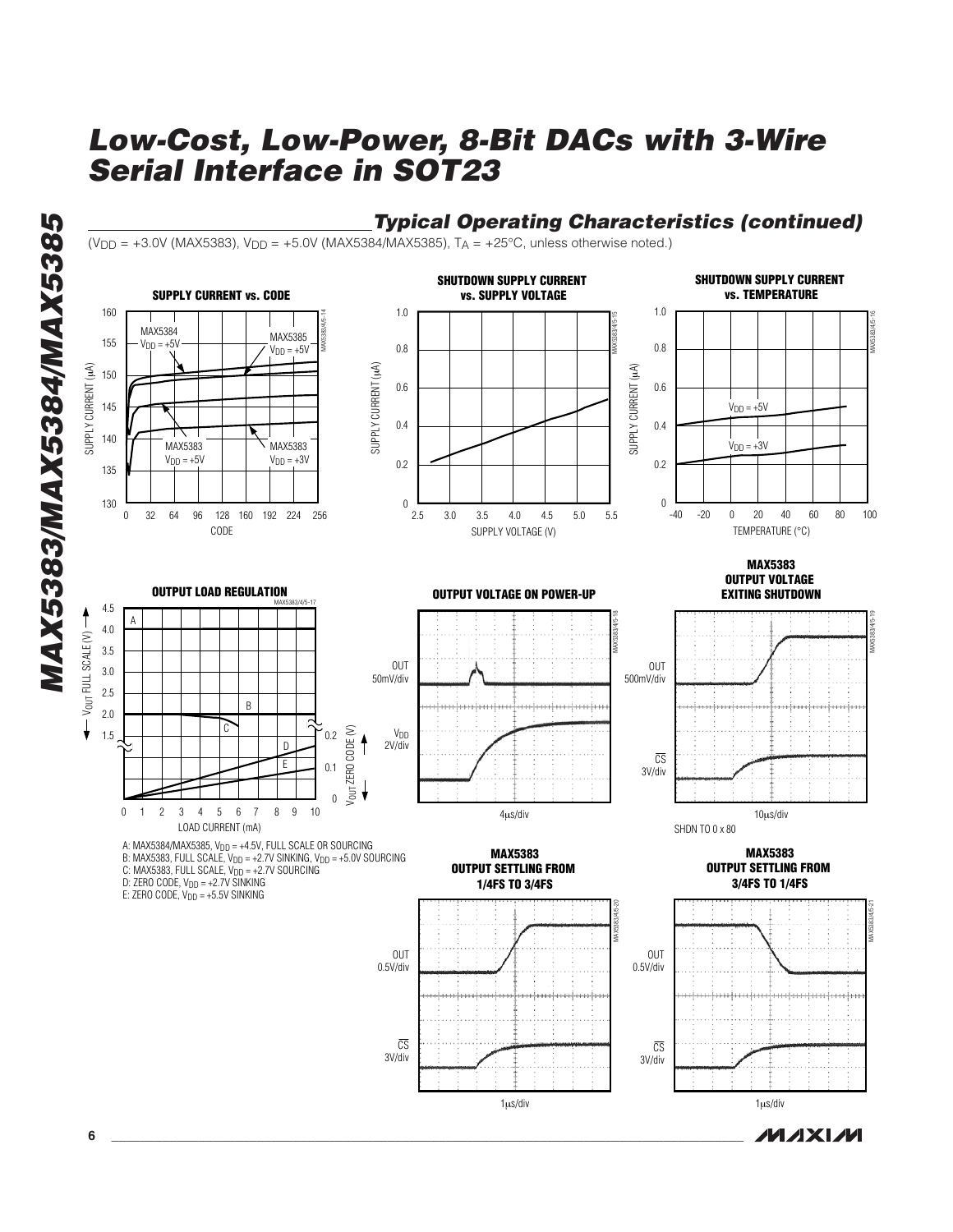# **Typical Operating Characteristics (continued)**

 $(V_{DD} = +3.0V$  (MAX5383),  $V_{DD} = +5.0V$  (MAX5384/MAX5385),  $T_A = +25°C$ , unless otherwise noted.)





### **Analog Section**

The MAX5383/MAX5384/MAX5385 employ a currentsteering DAC topology as shown in Figure 2. At the core of the DAC is a reference voltage-to-current converter (V/I) that generates a reference current. This current is mirrored to 255 equally weighted current sources. DAC switches control the outputs of these current mirrors so that only the desired fraction of the total current-mirror currents is steered to the DAC output. The current is then converted to a voltage across a resistor, and this voltage is buffered by the output buffer amplifier.

#### **Output Voltage**

Table 1 shows the relationship between the DAC code and the analog output voltage. The 8-bit DAC code is binary unipolar with  $1LSB = (V_{REF}/256)$ . The MAX5383/ MAX5384 have a full-scale output voltage of (+2V - 1LSB) and (+4V - 1LSB), set by the internal references. The MAX5385 has a full-scale output voltage of  $(0.9 \times V_{\text{DD}} -$ 1LSB).

### **Output Buffer**

The DAC voltage output is an internally buffered unitygain follower that slews up to  $\pm$ 0.4V/ $\mu$ s. The output can swing from 0 to full scale. With a 1/4FS to 3/4FS output transition, the amplifier outputs typically settle to 1/2LSB in less than 5µs when loaded with 10kΩ in parallel with 50pF. The buffer amplifiers are stable with any

# **Pin Description**

| <b>PIN</b> | <b>NAME</b>            | <b>DESCRIPTION</b> |
|------------|------------------------|--------------------|
|            | OUT                    | DAC Voltage Output |
| 2          | GND                    | Ground             |
| 3          | V <sub>DD</sub>        | Power-Supply Input |
|            | <b>DIN</b>             | Serial Data Input  |
| 5          | <b>SCLK</b>            | Serial Clock Input |
| 6          | $\overline{\text{CS}}$ | Chip-Select Input  |

# **Detailed Description**

The MAX5383/MAX5384/MAX5385 voltage-output, 8-bit DACs ensure monotonic performance by offering full 8 bit performance with less than 1LSB integral nonlinearity error and less than 1LSB differential nonlinearity error. The devices use a simple 3-wire, SPI/QSPI/ MICROWIRE-compatible serial interface that operates up to 10MHz. They include an internal reference, an output buffer, and three low-current shutdown modes, making these devices ideal for low-power, highly integrated applications. Figure 1 shows the devices' functional diagram.



**\_\_\_\_\_\_\_\_\_\_\_\_\_\_\_\_\_\_\_\_\_\_\_\_\_\_\_\_\_\_\_\_\_\_\_\_\_\_\_\_\_\_\_\_\_\_\_\_\_\_\_\_\_\_\_\_\_\_\_\_\_\_\_\_\_\_\_\_\_\_\_\_\_\_\_\_\_\_\_\_\_\_\_\_\_\_\_ 7**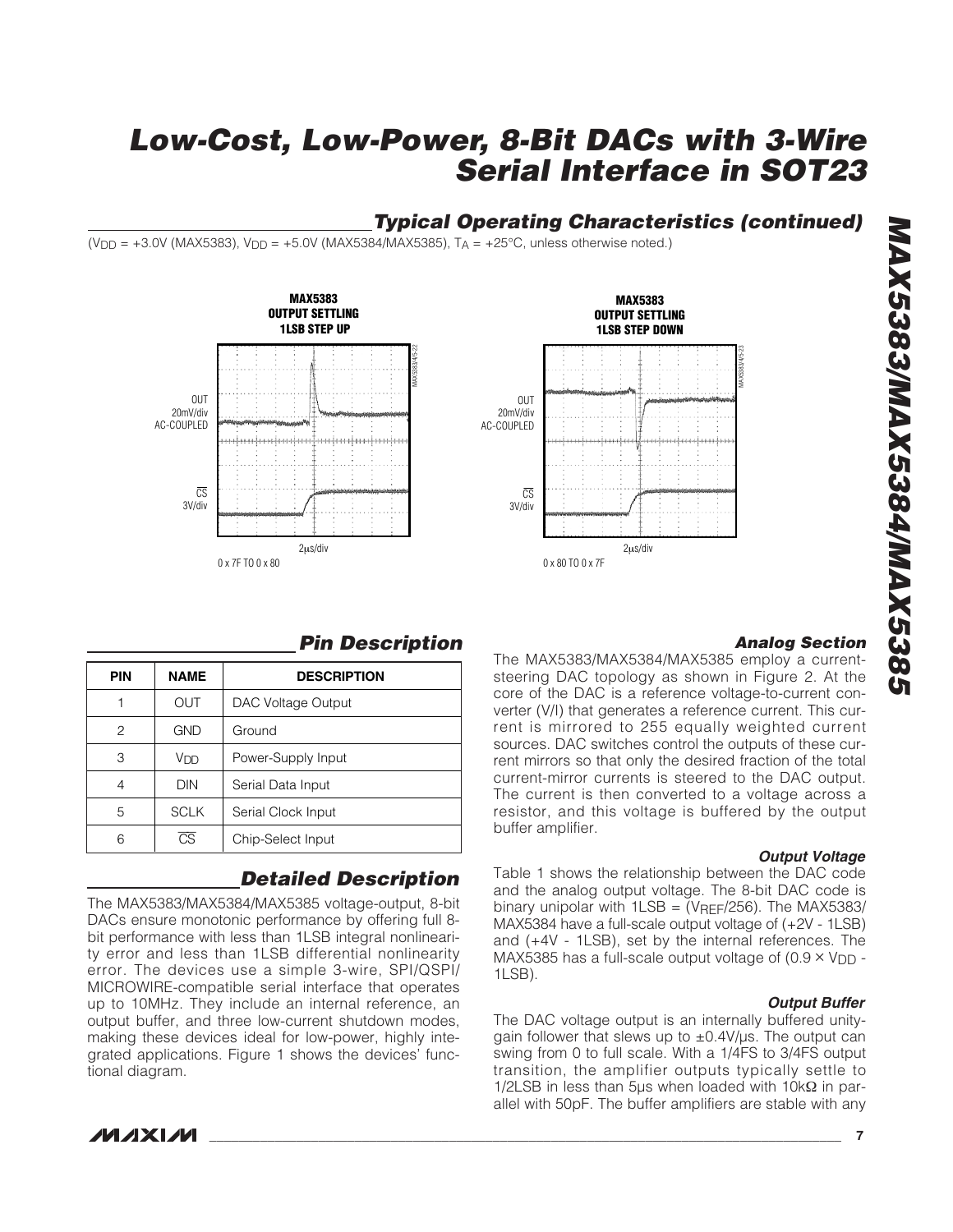



Figure 1. Functional Diagram



Figure 2. Current-Steering DAC Topology

### **Table 1. Unipolar Code Output Voltage**

| <b>DAC CODE</b> | <b>OUTPUT VOLTAGE</b> |                          |                                         |  |  |  |
|-----------------|-----------------------|--------------------------|-----------------------------------------|--|--|--|
| $[D11-D4]$      | <b>MAX5383</b>        | <b>MAX5384</b>           | <b>MAX5385</b>                          |  |  |  |
| 1111 1111       | $2V_{x}$<br>(255/256) | $4V \times$<br>(255/256) | $0.9 \times V$ DD $\times$<br>(255/256) |  |  |  |
| 1000 0000       | 1V                    | 2V                       | $0.9 \times VDD / 2$                    |  |  |  |
| 0000 0001       | 7.8mV                 | 15.6mV                   | $0.9 \times V$ DD / 256                 |  |  |  |
| 0000 0000       |                       |                          |                                         |  |  |  |

combination of resistive loads >10kΩ and capacitive loads <50pF.

#### **Power-On Reset**

The MAX5383/MAX5384/MAX5385 have a power-on reset circuit to set the DAC's output to 0 when  $V_{DD}$  is first applied or when V<sub>DD</sub> dips below 1.7V (typ). This ensures that unwanted DAC output voltages will not occur immediately following a system startup, such as after a loss of power. The output glitch on startup is typically less than 50mV.

#### **Shutdown Mode**

The MAX5383/MAX5384/MAX5385 include three software-controlled shutdown modes that reduce the supply current to <1µA. All internal circuitry is disabled, and a known impedance is placed from OUT to GND to ensure 0V while in shutdown. Table 2 details the three shutdown modes of operation.

### **Digital Section**

### **3-Wire Serial Interface**

The MAX5383/MAX5384/MAX5385s' digital interface is a standard 3-wire connection compatible with SPI/QSPI/MICROWIRE interfaces. The chip-select input (CS) frames the serial data loading at the data-input pin (DIN). Immediately following CS's high-to-low transition, the data is shifted synchronously and latched into the input register on the rising edge of the serial clock input (SCLK). After 16 bits have been loaded into the serial

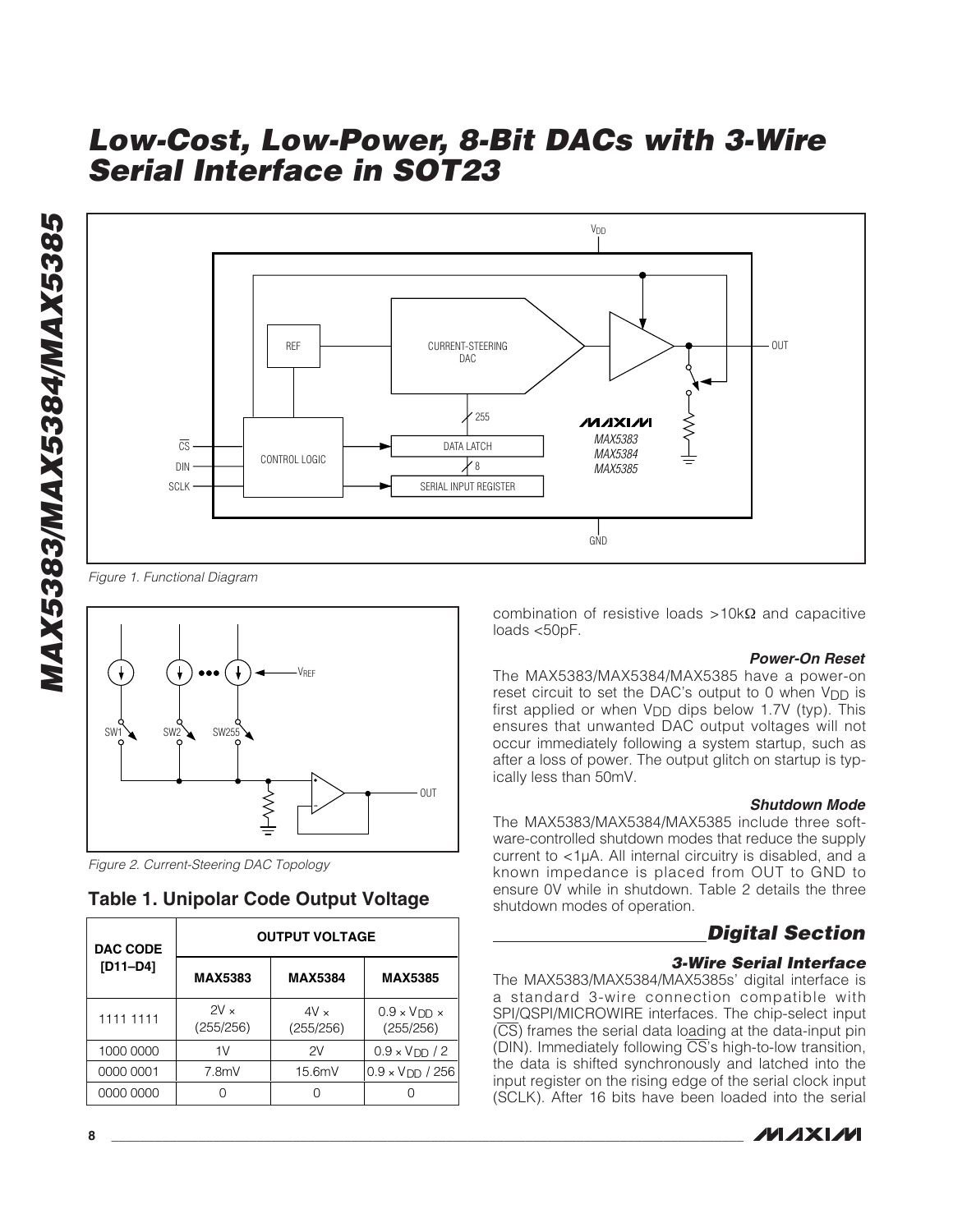input register, it transfers its contents to the DAC latch on  $\overline{CS}$ 's low-to-high transition (Figure 3). Note that if  $\overline{CS}$ is not kept low during the entire 16 SCLK cycles, data will be corrupted. In this case, reload the DAC latch with a new 16-bit word. The serial clock (SCLK) can idle either high or low between transitions. Figure 4 shows the complete 3-wire serial interface transmission. Table 3 lists serial interface mapping.

### **Applications Information**

### **Device Powered by an External Reference**

Since the MAX5385 generates an output voltage proportional to V<sub>DD</sub>, a noisy power supply will affect the accuracy of the on-board reference, thereby affecting the overall accuracy of the DAC. The circuit in Figure 5 rejects this power-supply noise by powering the device directly with a precision voltage reference, improving overall system accuracy. The MAX6103 (+3V, 75ppm) or the MAX6105 (+5V, 75ppm) precision voltage references are ideal choices due to the low power requirements of the MAX5385. This solution is also useful when the required full-scale output voltage is different from the available supply voltages.

### **Digital Inputs and Interface Logic**

The digital interface for the 8-bit DAC is based on a 3-wire standard that is compatible with SPI, QSPI, and MICROWIRE interfaces. The three digital inputs (CS, DIN, and SCLK) load the digital input serially into the DAC.

All the digital inputs include Schmitt-trigger buffers to accept slow-transition interfaces. This means that optocouplers can interface directly to the MAX5383/ MAX5384/MAX5385 without additional external logic. The digital inputs are compatible with CMOS logic levels and can be driven with voltages up to +5.5V regardless of the supply voltage.

### **Power-Supply Bypassing and Layout**

Careful PC board layout is important for best system performance. To reduce crosstalk and noise injection, keep analog and digital signals separate. To ensure that the ground return from GND to the supply ground is short and low impedance, a ground plane is recommended. Bypass V<sub>DD</sub> with a 0.1µF capacitor to ground as close as possible to the device. If the supply is excessively noisy, connect a 10Ω resistor in series with the supply and V<sub>DD</sub> and add additional capacitance.

| <b>DAC CODE</b><br>[D13 AND D12] | <b>MODE</b> | <b>OUTPUT RESISTANCE TO</b><br>$G$ ROUND ( $\Omega$ ) | <b>MAXIMUM SUPPLY</b><br>CURRENT $(\mu A)$ |
|----------------------------------|-------------|-------------------------------------------------------|--------------------------------------------|
|                                  | Shutdown    |                                                       |                                            |
| 10                               | Shutdown    | 100k                                                  |                                            |
|                                  | Shutdown    | 1M                                                    |                                            |

### **Table 2. Shutdown Modes**

|  |  | <b>Table 3. Serial Interface Mapping</b> |  |
|--|--|------------------------------------------|--|
|--|--|------------------------------------------|--|

|                  | <b>16-BIT SERIAL WORD</b> |             |             | <b>ANALOG</b>              |                                   |
|------------------|---------------------------|-------------|-------------|----------------------------|-----------------------------------|
| <b>MSB</b>       |                           |             | <b>LSB</b>  | <b>OUTPUT</b>              | <b>FUNCTION</b>                   |
| XX00             | 0000                      | 0000        | <b>XXXX</b> | 0V                         | Normal operation                  |
| XX00             | 1111                      | 1111        | <b>XXXX</b> | $V_{REF} \times (255/256)$ | Normal operation                  |
| XX00             | 0000                      | 0001        | <b>XXXX</b> | $V$ REF $\times$ (1/256)   | Normal operation                  |
| XX <sub>00</sub> | 1000                      | 0000        | <b>XXXX</b> | $V_{REF} \times (128/256)$ | Normal operation                  |
| XX <sub>01</sub> | <b>XXXX</b>               | <b>XXXX</b> | <b>XXXX</b> | 0V                         | Shutdown.<br>1k $\Omega$ to GND   |
| XX10             | <b>XXXX</b>               | <b>XXXX</b> | <b>XXXX</b> | 0V                         | Shutdown,<br>100k $\Omega$ to GND |
| XX11             | <b>XXXX</b>               | <b>XXXX</b> | <b>XXXX</b> | 0V                         | Shutdown,<br>1M $\Omega$ to GND   |

 $X = Don't care$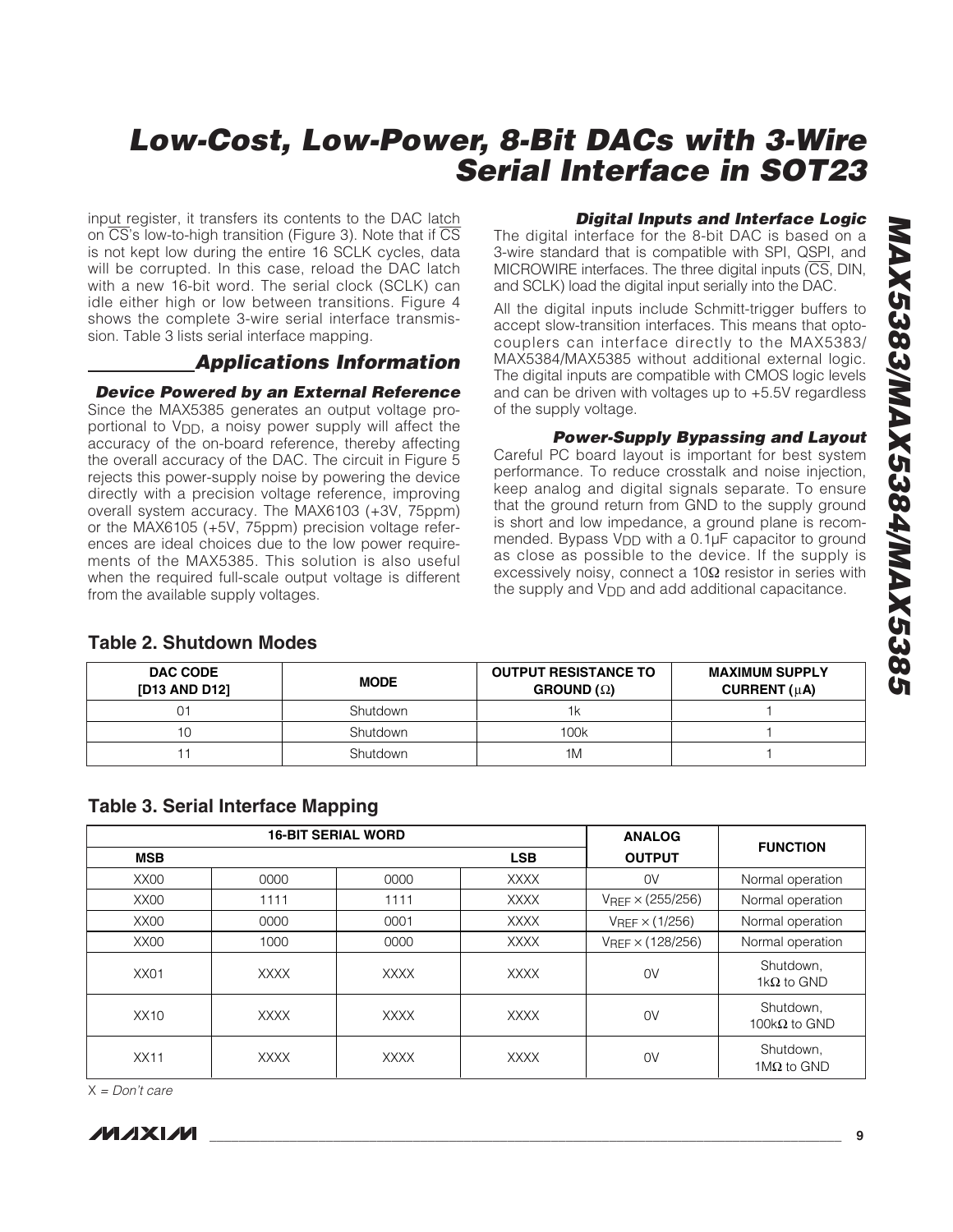



Figure 4. Complete 3-Wire Serial Interface Transmission



Figure 5. Powering the MAX5385 with a Precision Voltage Reference

**Chip Information**

```
TRANSISTOR COUNT: 2160
```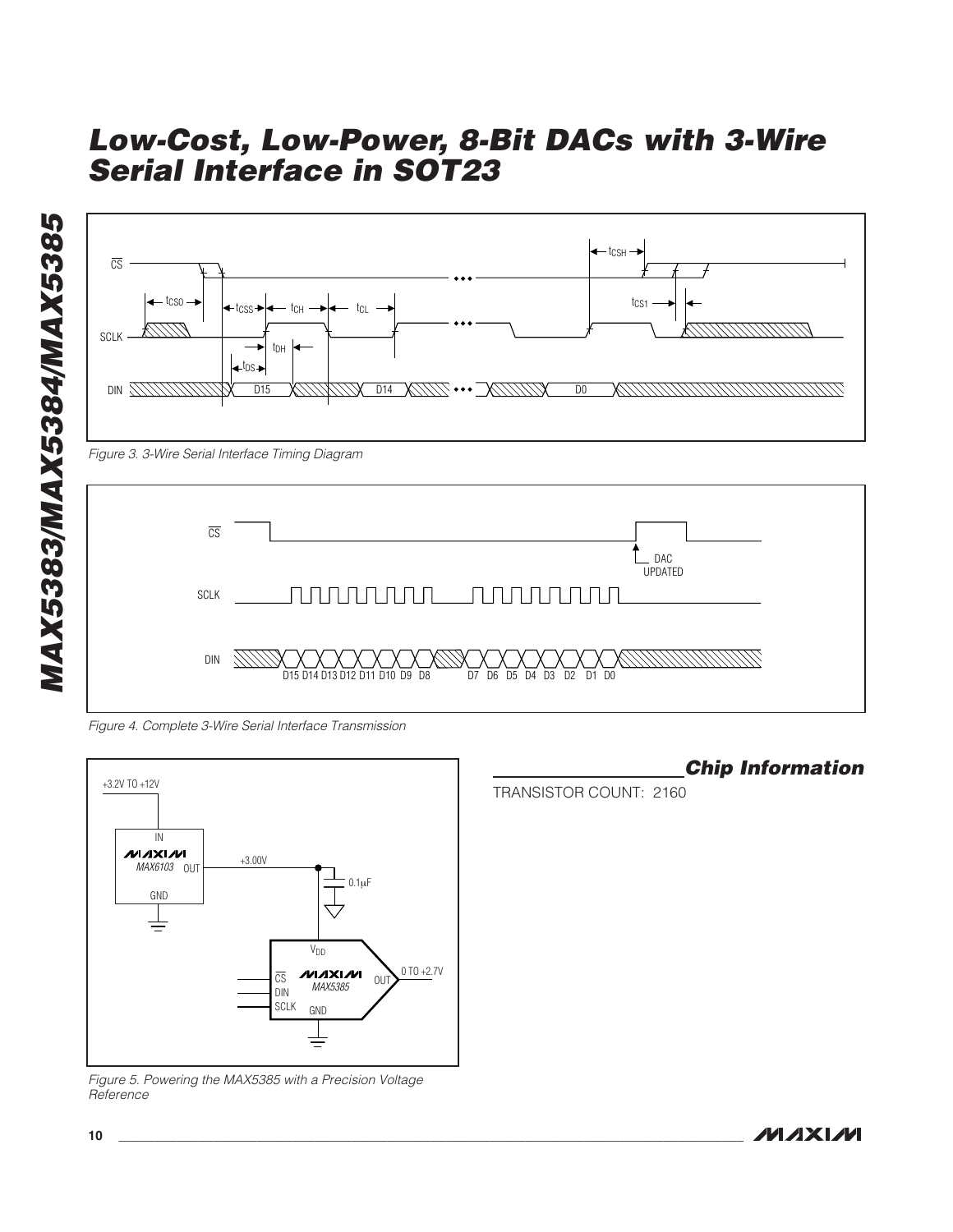# **Package Information**

For the latest package outline information and land patterns, go to **www.maxim-ic.com/packages**. Note that a "+", "#", or "-" in the package code indicates RoHS status only. Package drawings may show a different suffix character, but the drawing pertains to th e package regardless of RoHS status.

| <b>PACKAGE TYPE</b> | <b>PACKAGE CODE</b> | DOCUMENT NO. |
|---------------------|---------------------|--------------|
| 6 SOT23             | J6-4                | 21-0058      |
| 6 SOT23-Thin        | $Z6-1$              | 21-0114      |

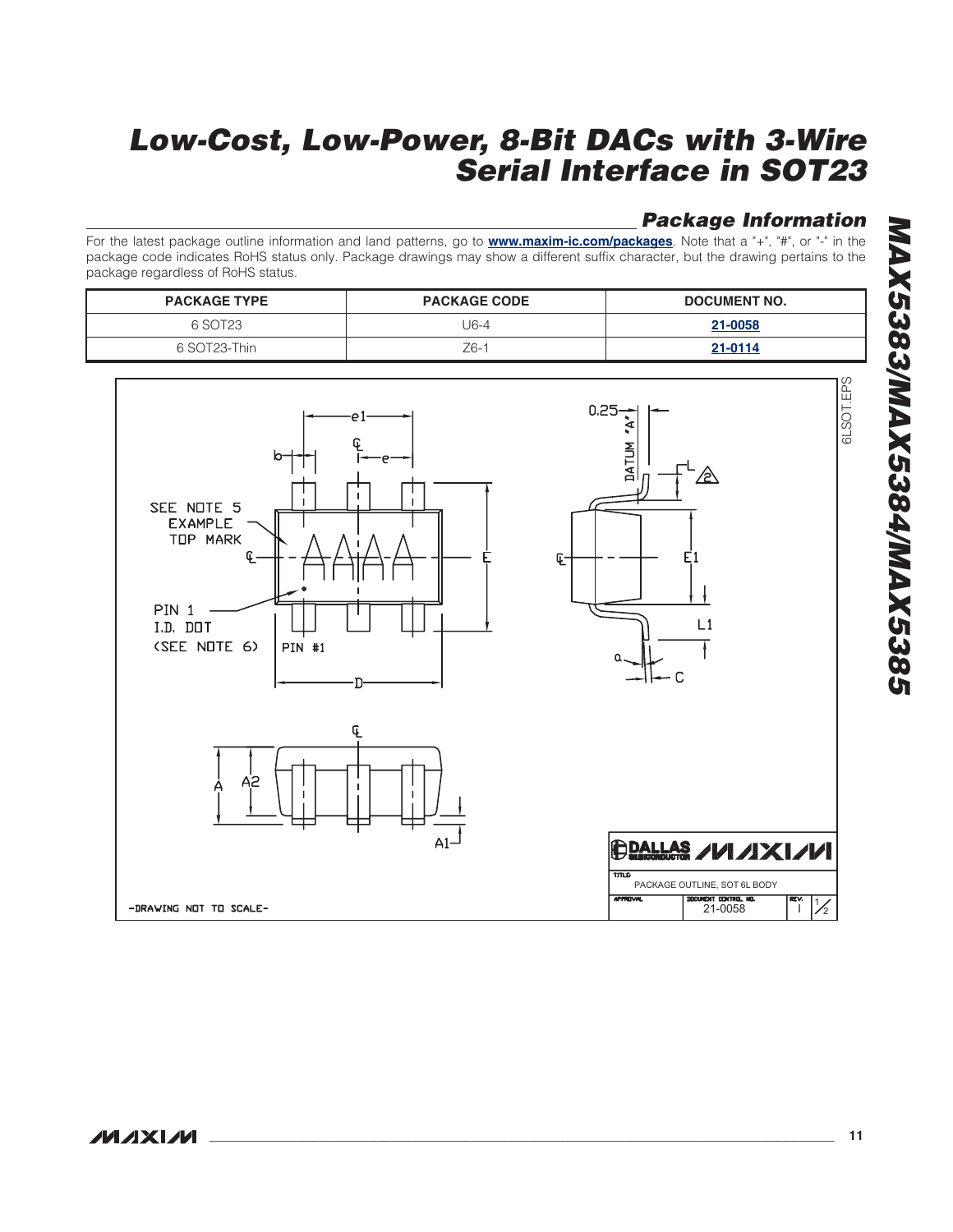### **Package Information (continued)**

For the latest package outline information and land patterns, go to **www.maxim-ic.com/packages**. Note that a "+", "#", or "-" in the package code indicates RoHS status only. Package drawings may show a different suffix character, but the drawing pertains to th e package regardless of RoHS status.

#### **NOTES:**

- 1. ALL DIMENSIONS ARE IN MILLIMETERS.
- $\hat{\mathbb{A}}$  foot length measured at intercept point between datum a & LEAD SURFACE.
- 3. PACKAGE OUTLINE EXCLUSIVE OF MOLD FLASH & METAL BURR. MOLD FLASH, PROTRUSION OR METAL BURR SHOULD NOT EXCEED 0.25mm.
- 4. PACKAGE DUTLINE INCLUSIVE OF SOLDER PLATING.
- PIN 1 IS LOWER LEFT PIN WHEN READING TOP MARK FROM LEFT TO<br>RIGHT, (SEE EXAMPLE TOP MARK) 5.
- 6. PIN 1 I.D. DOT IS 0.3mm Ø MIN. LOCATED ABOVE PIN 1.
- 7. MEETS JEDEC MO178, VARIATION AB.
- SULDER THICKNESS MEASURED AT FLAT SECTION OF LEAD BETWEEN 8. 0.08mm AND 0.15mm FROM LEADTIP.
- 9. LEAD TO BE COPLANAR WITHIN 0.1mm.
- 10. NUMBER OF LEADS SHOWN ARE FOR REFERENCE ONLY.
- 11. MARKING IS FOR PACKAGE ORIENTATION REFERENCE ONLY.

| <b>SYMBOL</b>                                                                      | MIN                           | NOMINAL   | MAX.              |  |
|------------------------------------------------------------------------------------|-------------------------------|-----------|-------------------|--|
| А                                                                                  | 0.90                          | 1.25      | 1.45              |  |
| A1                                                                                 | 0.00 <sub>1</sub>             | 0.05      | 0.15              |  |
| A2                                                                                 | 0.90                          | 1.10      | 1.30              |  |
| b                                                                                  | 0.35                          | 0.40      | 0.50              |  |
| C.                                                                                 | 0.08                          | 0.15      | 0.20              |  |
| D                                                                                  | 2.80                          | 2,90      | 3.00              |  |
| E.                                                                                 | 2.60                          | 2.80      | 3.00 <sub>1</sub> |  |
| E1                                                                                 | 1.50                          | 1.625     | 1.75              |  |
|                                                                                    | 0.35                          | 0.45      | 0.60              |  |
| L1                                                                                 | 0.60 REF.                     |           |                   |  |
| e1                                                                                 |                               | 1.90 BSC. |                   |  |
| е                                                                                  | 0.95 BSC.                     |           |                   |  |
| α                                                                                  | 10 <sup>o</sup><br>0°<br>2.5° |           |                   |  |
| PKG CODES:                                                                         |                               |           |                   |  |
| U6-1, U6-2, U6-4, U6C-8,<br>U6SN-1, U6CN-2, U6S-3, U6F-5,<br>U6F-6, U6FH-5, U6FH-6 |                               |           |                   |  |

|                       |                 | $\frac{1}{2}$ DALLAS AM AXIAM   |      |  |
|-----------------------|-----------------|---------------------------------|------|--|
|                       | TITLD           | PACKAGE OUTLINE, SOT 6L BODY    |      |  |
| DRAWING NOT TO SCALE- | <b>APPROVAL</b> | DOCUMENT CONTROL NO.<br>21-0058 | REV. |  |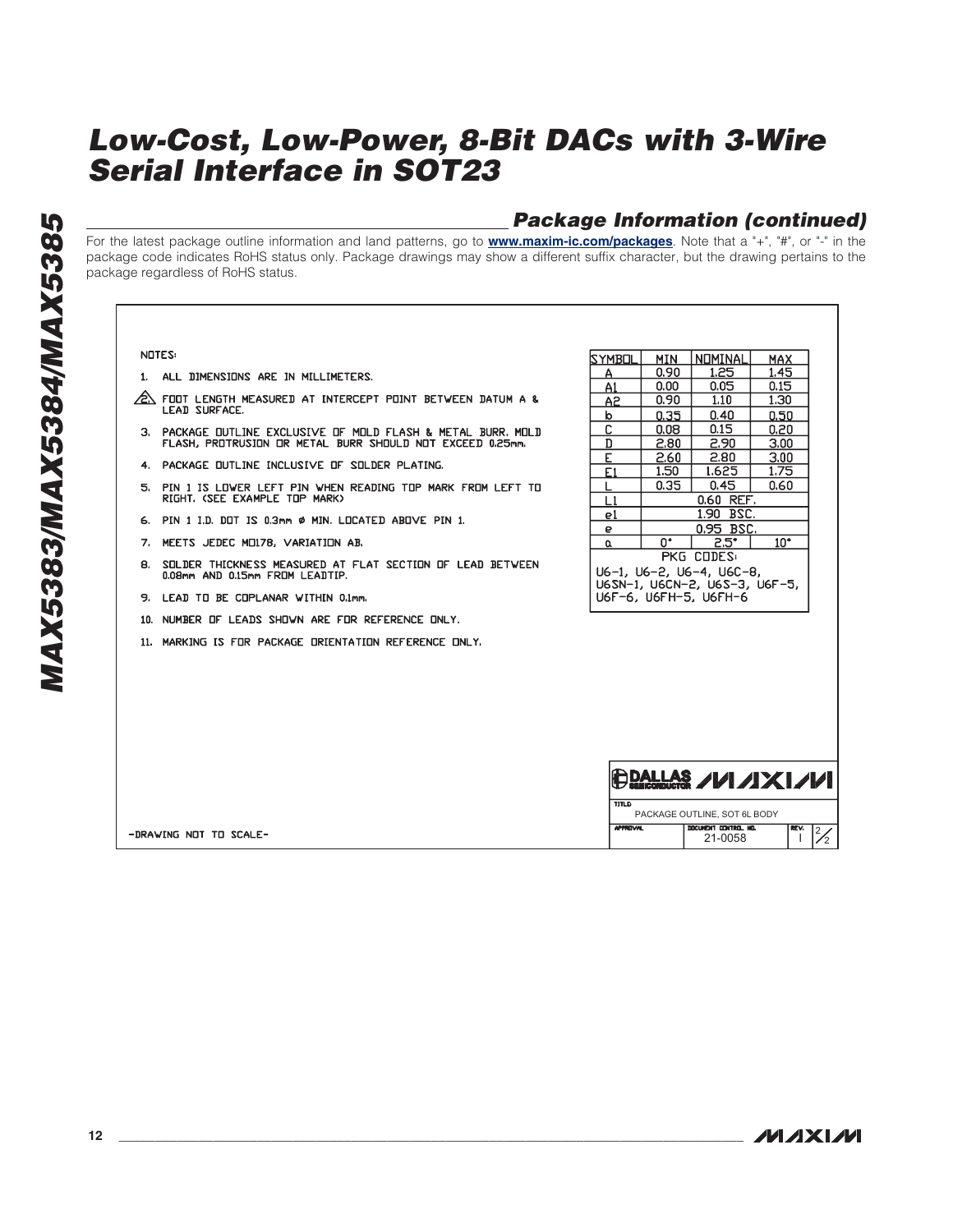# **Package Information (continued)**

For the latest package outline information and land patterns, go to **www.maxim-ic.com/packages**. Note that a "+", "#", or "-" in the package code indicates RoHS status only. Package drawings may show a different suffix character, but the drawing pertains to th e package regardless of RoHS status.

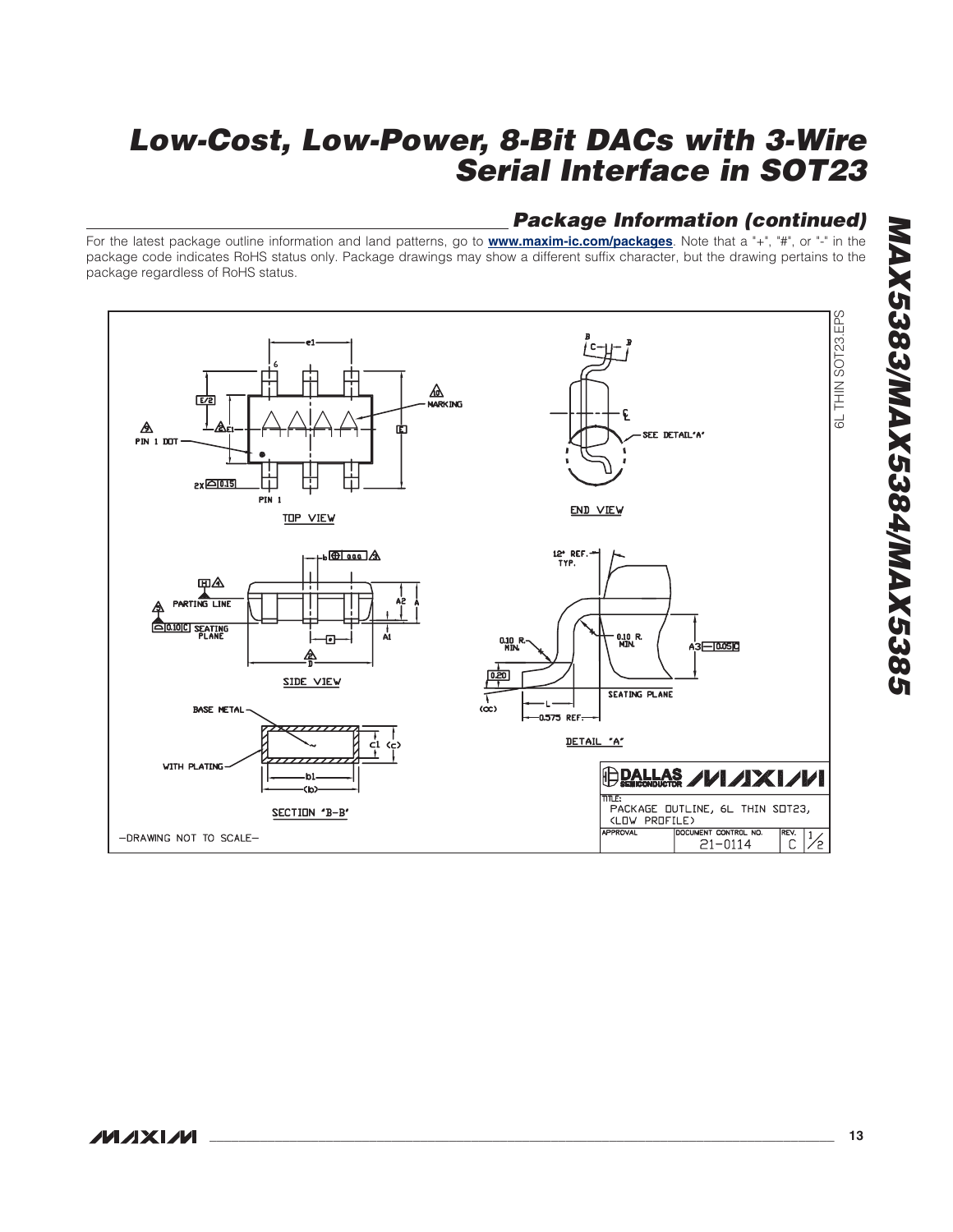# **Package Information (continued)**

For the latest package outline information and land patterns, go to **www.maxim-ic.com/packages**. Note that a "+", "#", or "-" in the package code indicates RoHS status only. Package drawings may show a different suffix character, but the drawing pertains to th e package regardless of RoHS status.

| <b>NOTES</b>                                                                                                                                                                                                           |                 |                          |                                     |                |
|------------------------------------------------------------------------------------------------------------------------------------------------------------------------------------------------------------------------|-----------------|--------------------------|-------------------------------------|----------------|
| 1. ALL DIMENSIONS ARE IN MILLIMETERS.                                                                                                                                                                                  |                 |                          | <b>SYMBOLS</b>                      |                |
| ⁄2∖<br>"D" AND "E1" ARE REFERENCE DATUM AND DO NOT INCLUDE MOLD FLASH OR                                                                                                                                               |                 | <b>MIN</b>               | <b>NDM</b>                          | MAX            |
| PROTRUSIONS, AND ARE MEASURED AT THE BOTTOM PARTING LINE. MOLD FLASH OR<br>PROTRUSION SHALL NOT EXCEED 0.15mm ON 'D' AND 0.25mm ON 'E' PER SIDE.                                                                       | Α               | $\overline{\phantom{0}}$ | ۳                                   | 1.10           |
| THE LEAD WIDTH DIMENSION DOES NOT INCLUDE DAMBAR PROTRUSION. ALLOVABLE<br>DAMBAR PROTRUSION SHALL BE 0.07mm TOTAL IN EXCESS OF THE LEAD VIDTH                                                                          | A1              | 0.00                     | 0.075                               | 0.10           |
| DIMENSION AT MAXIMUM MATERIAL CONDITION.                                                                                                                                                                               | A <sub>2</sub>  | 0.85                     | 0.88                                | 0.90           |
| DATUM PLANE 'H' LOCATED AT MOLD PARTING LINE AND COINCIDENT WITH LEAD,<br>$\sqrt{4}$                                                                                                                                   | AЗ              |                          | 0.50 BSC                            |                |
| VHERE LEAD EXITS PLASTIC BODY AT THE BOTTOM OF PARTING LINE.                                                                                                                                                           | b               | 0.30                     | $\overline{\phantom{0}}$            | 0.45           |
| THE LEAD TIPS MUST LINE WITHIN A SPECIFIED TOLERANCE ZONE. THIS                                                                                                                                                        | b1              | 0.25                     | 0.35                                | 0.40           |
| TOLERANCE ZONE IS DEFINED BY TWO PARALLEL LINES. ONE PLANE IS THE<br>SEATING PLANE, DATUM [-C-]) AND THE OTHER PLANE IS AT THE SPECIFIED                                                                               | c               | 0.15                     |                                     | 0.20           |
| DISTANCE FROM E-C-1 IN THE DIRECTION INDICATED. FORMED LEADS SHALL BE<br>PLANAR WITH RESPECT TO ONE ANOTHER WITH 0.10mm AT SEATING PLANE.                                                                              | $_{c1}$         | 0.12                     | 0.127                               | 0.15           |
| 6. THIS PART IS COMPLIANT WITH JEDEC SPECIFICATION MO-193 EXCEPT FOR THE "e"                                                                                                                                           | D               | 2.80                     | 2.90                                | 3.00           |
| DIMENSION WHICH IS 0.95mm INSTEAD OF 1.00mm. THIS PART IS IN FULL                                                                                                                                                      | E               |                          | 2.75 BSC                            |                |
| COMPLIANCE TO EIAJ SPECIFICATION SC-74.                                                                                                                                                                                | E1              | 1,55                     | 1.60                                | 1.65           |
| 7. COPLANARITY APPLIES TO THE EXPOSED PAD AS WELL AS THE TERMINALS.<br>COPLANARITY SHALL NOT EXCEED 0.08mm.                                                                                                            | L               | 0.30                     | 0.40                                | 0.50           |
| 8. VARPAGE SHALL NOT EXCEED 0.10mm.                                                                                                                                                                                    | e1              |                          | 1.90 BSC                            |                |
|                                                                                                                                                                                                                        | e               |                          | 0.95 BSC                            |                |
| ∕9∖<br>THE TERMINAL #1 IDENTIFIER AND TERMINAL NUMBERING CONVENTION SHALL<br>CONFORM TO JESD 95-1 PP-012. DETAILS OF TERMINAL #1 IDENTIFIER ARE<br>OPTIONAL. THE TERMINAL #1 IDENTIFIER MAY BE EITHER A MOLD OR MARKED | œ<br>aaa        | U.                       | 4*<br>0.20                          | 8*             |
| FEATURE.                                                                                                                                                                                                               | Pkg. codes:     |                          | $Z6-11$ $Z6-2$                      |                |
| /10\NARKING IS FOR PACKAGE ORIENTATION REFERENCE ONLY.                                                                                                                                                                 |                 |                          |                                     |                |
| 11. ALL DIMENSIONS APPLY TO BOTH LEADED <-> AND LEAD FREE <+> PACKAGE CODES.                                                                                                                                           |                 |                          |                                     |                |
|                                                                                                                                                                                                                        | <b>TITLE:</b>   |                          | $\bigoplus$ pallas /////XI///       |                |
|                                                                                                                                                                                                                        |                 | (LOW PROFILE)            | PACKAGE OUTLINE, 6L THIN SOT23,     |                |
| $-DRAWING NOT TO SCALE-$                                                                                                                                                                                               | <b>APPROVAL</b> |                          | DOCUMENT CONTROL NO.<br>$21 - 0114$ | REV.<br>⅔<br>C |